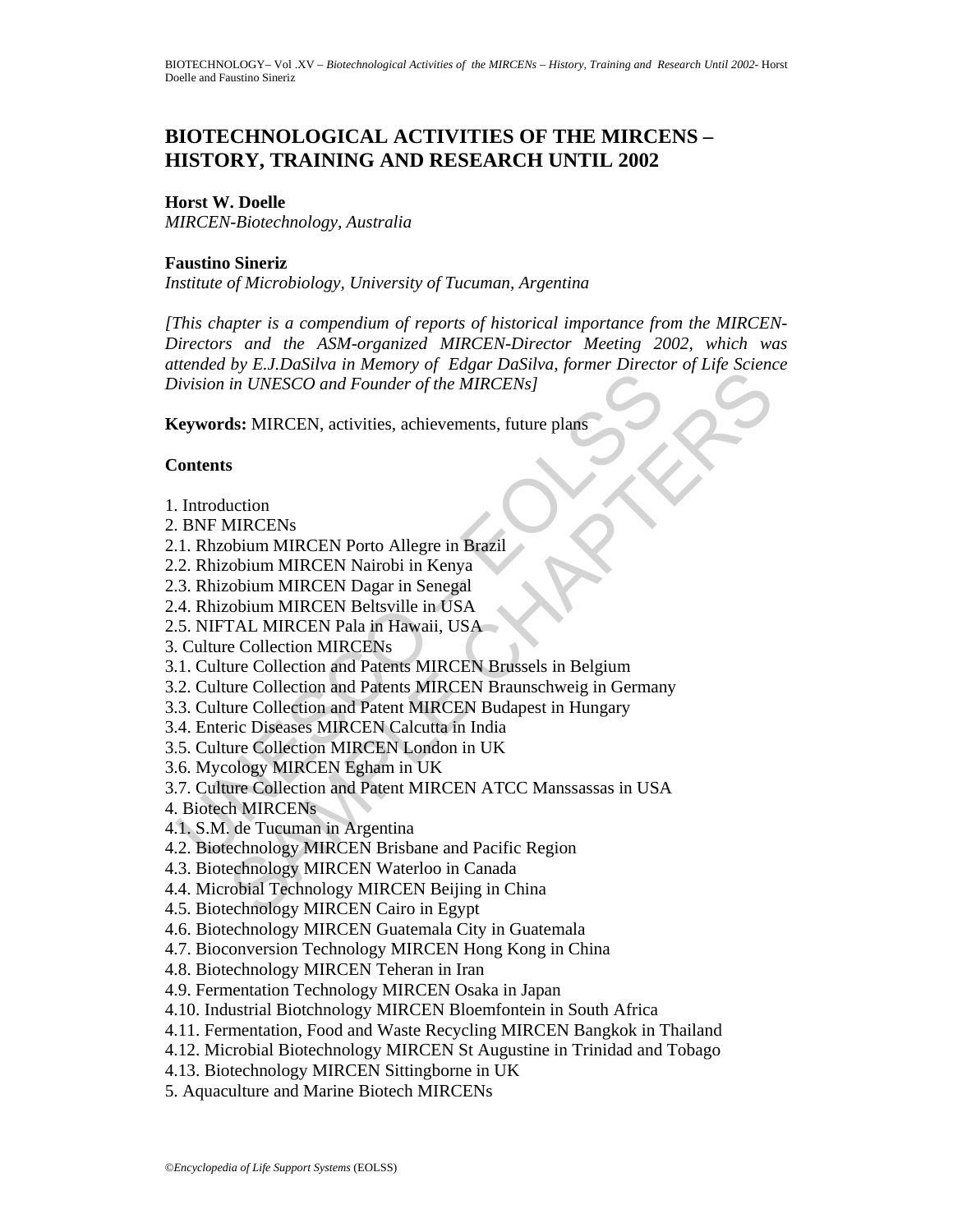- 5.1. Aquaculture MIRCEN Mumbai in India
- 5.2. Aquaculture MIRCEN Sede Boqer in Israel
- 5.3. Marine Biotechnology MIRCEN Baltimore in USA
- 5.4. The Microbial Gene Prospecting MIRCEN (San José, Costa Rica)
- 5.5. Marine Biotechnology MIRCEN Mangalore in India
- 6. Bioinformatics MIRCENs
- 6.1. BITES MIRCEN Ljubljana in Slovenia
- 6.2. Bioinformatics MIRCEN Stockholm in Sweden
- 6.3. WFCC MIRCEN Shizuoka in Japan
- **Glossary** Bibliography Biographical Sketches

#### **Summary**



**unmary**<br>
the harnessing and tapping of the vast invisible reservoir of mi<br>
fluence the development of new bioindustrial and environmentally fr<br>
the transformation and translation of innovative research with<br>
ontribute to Ty<br>
STERN and tapping of the vast invisible reservoir of microbial diversites<br>
the development of new bioindustrial and environmentally friendly processes<br>
ansformation and translation of innovative research with microorga The harnessing and tapping of the vast invisible reservoir of microbial diversity influence the development of new bioindustrial and environmentally friendly processes. The transformation and translation of innovative research with microorganisms contribute to the development and the use of clean technologies, to the management and conservation of the environment, and to the market-oriented products such as biofuels, biomedicine, biopesticides and bioremediants.

The global MIRCEN network is an on-stream worldwide resource that reflects the inherent mechanism of flexibility as well as the triangle of research, education and development. As can be seen below, it tackles issues of intellectual property and bioinformatics, and strengthens the research function of education through cost-sharing funding responsibilities and fostering quality infrastructure in an academic environment.

The UNESCO MIRCEN-ASM collaboration over the last 20 years was comprised of a joint ASM/UNESCO research fellowship scheme, an ASM/UNESCO resource persons program, and UNESCO support to the ASM Global Outreach program. These programs were responsible for providing opportunities for young scientists to develop their research interests and to obtain expertise in advances in the field of microbiology

## **1. Introduction**

**Welcoming address by E.J.DaSilva to the MIRCEN-Directors Meeting which was organized by ASM in 2002**: The MIRCEN network, embodied in your presence here today, has emerged from a pilot network of some eight to ten nodal research and training laboratories on the five continents, into a global infrastructure that involves over 30 national, regional, and international centers in 26 countries. These centers are devoted to the mission of conserving, managing, distributing, and utilizing the diversity of the microbial gene pool for the benefit of humankind. Also, there is no doubt that the network of microbial resource centers plays an important role in the evolution and transformation of *global village microbiology* into today's *global class of biotechnology*.

The scientific output of the MIRCEN network of academic institutions and universities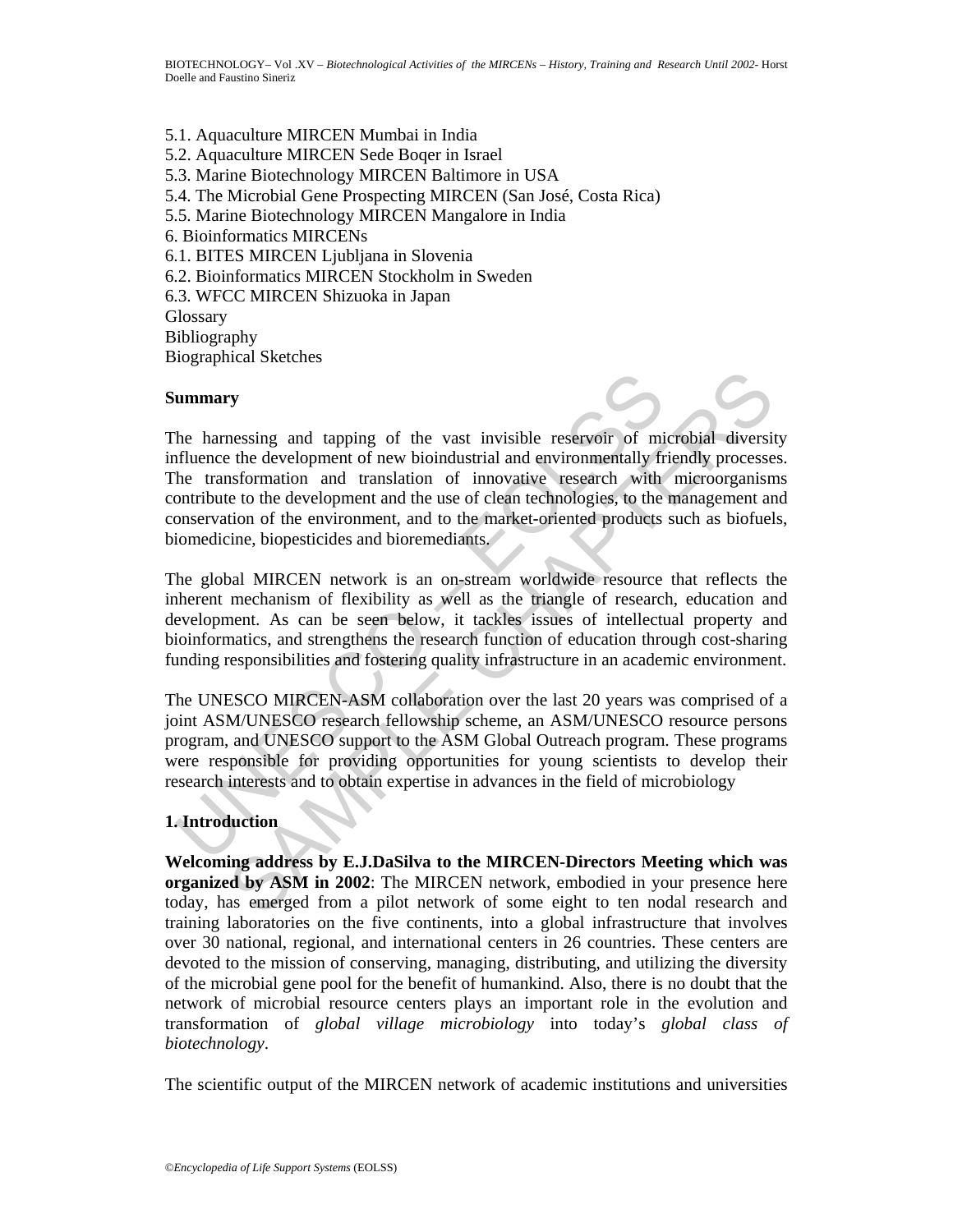are many, and result from working together with:

- 1. UNESCO National Commissions, e.g., the Japanese and French National Commissions for UNESCO;
- 2. UNESCO Field and Liaison Offices, e.g., the UNESCO New York Liaison Office;
- 3. UN agencies: the Food and Agriculture Organization (FAO), World Health Organisation (WHO), the United Nations Industrial Development Organization (UNIDO), and the UN programs such as The United National Development Programme (UNDP) and the United National Environment Programme (UNEP);
- 4. Governmental bodies, e.g., the Organization of American States (OAS), and the [biotechnology component of the] Research and Information System for the Non-Aligned and Other Developing Countries (RIS); and
- 5. The international scientific community through the International Union of Microbiological Societies (IUMS), the International organization of Biotechnology and Bioengineering (IOBB), the World Federation for Culture Collections (WFCC), African Association for Biological Nitrogen Fixation (AABNF), and the International Cell Research Organisation (ICRO) Panel on Applied Microbiology and Biotechnology.

The international scientific community through the Internat<br>Microbiological Societies (IUMS), the International organization<br>and Bioengineering (IOBB), the World Federation for Culture Coll<br>African Association for Biologic international scientific community through the International Union cobiological Societies (UUMS), the International organization of Biotechnology<br>Bioengineering (IOBB), the World Federation for Culture Collections (WFCC<br>ca The success of the MIRCEN activities is due to a reliance on a minimum of bureaucratic and hierarchical frameworks. Collegiality and close collaboration have helped counteract the impact of hard-to obtain resources in these troubled times. Following in-house and external evaluations, emphasis has been given more to program implementation rather than to the strengthening of administrative infrastructure. Complementary backstopping provided by national institutions and universities hosting MIRCEN facilities reveal a commitment and a concrete partnership that helps secure regional and international cooperation in harnessing the biotechnological labor force for economic progress. Indeed, the "writing of computer programs and the revealing of genetic codes have replaced the search for gold, the conquest of land and the command of machinery as the path to economic power."

Over a 25-year period, and amongst the constellation of partnerships, professional nongovernmental organizations and stakeholders in biotechnology, the cooperation between UNESCO and the ASM stands out in having enriched and strengthened the then UNESCO microbiology and now MIRCEN biotechnology programs. This has been done through provision of resources, financial and in-kind, for action-oriented and costsharing activities such as the UNESCO/ASM Travel Awards and UNESCO/ASM Visiting Resource Persons Programme.

Since the mid-80s, the ASM, as a guarantor with the National Academy of Sciences, has secured U.S. governmental funding for the UNESCO MIRCEN programs and individual MIRCEN activities. As some of you may know, the International Committee of the ASM administers the NAS/ASM grant for MIRCEN activities.

Also the establishment of the Dakar MIRCEN is a direct result of a pilot fact-finding UNESCO/NAS/ORSTOM mission at the start of the 1980s in which the Beltsville MIRCEN participated. Such catalytic and well-appreciated support has been documented in UNESCO reports, ASM News, and elsewhere.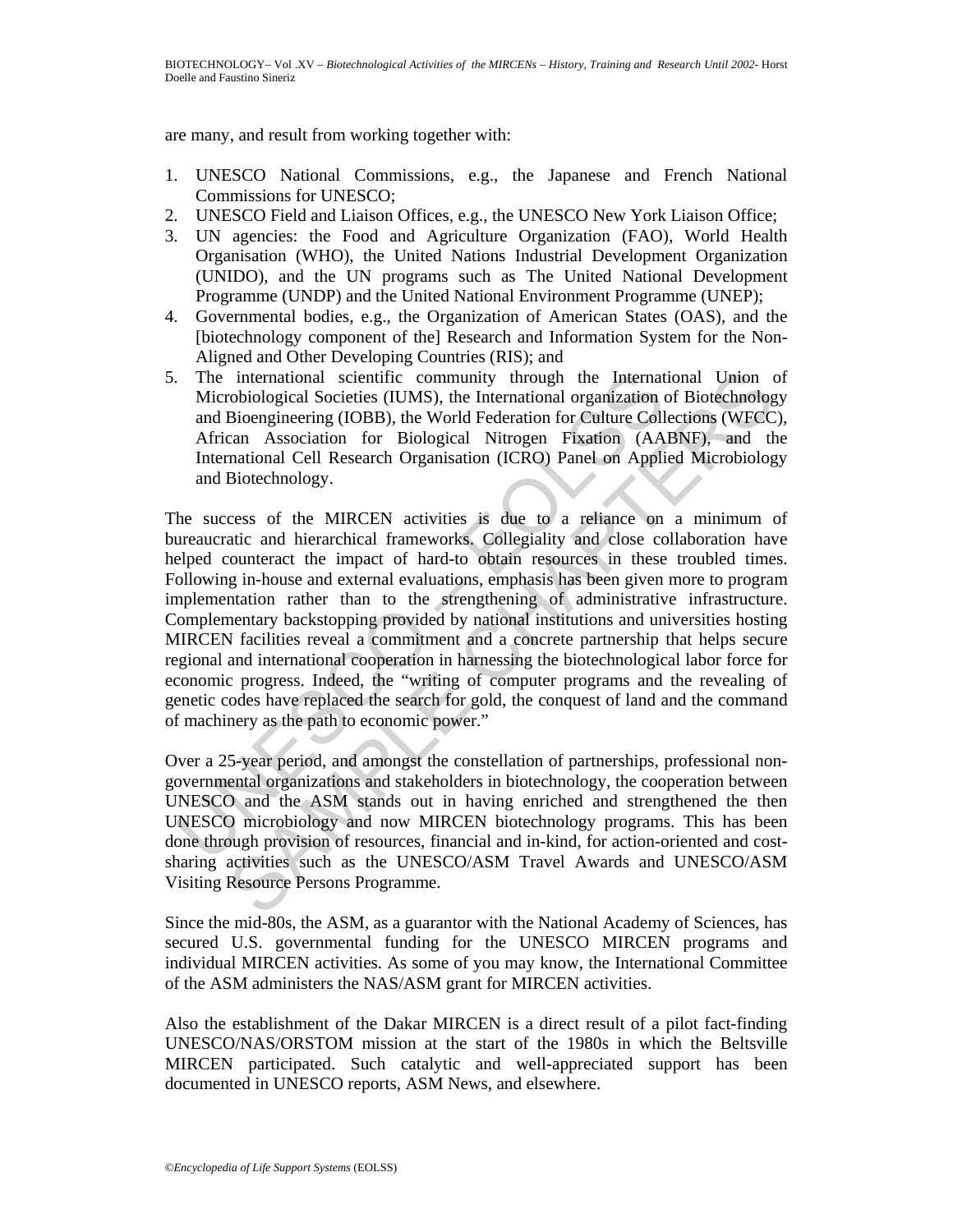The MIRCEN research and training programs, especially in the developing countries and those in transition to development in Central and Eastern Europe, have thus benefited from ASM reference texts for updating of curricula and research programs and for the institution of benchmark standards of academic excellence in international cooperation. It is worthwhile noting that UNESCO's approved program and budget for 2002-2003 makes specific mention of the ASM as a technical partner and guarantees the continued monitoring and securing of the scientific quality of the global MIRCEN network activities in the immediate years ahead.

gional and international perspectives and viewpoints, indicate that the papacity building and of disseminating the use of good practices<br>cientific, legal, and ethical aspects relating to the use of the biotechnic<br>elements and international perspectives and viewpoints, indicate that there is a need fouiling and of disseminating the use of good practices concerning the lively in and chaparitating to the use of the biotechnologies. Thus, at th For the future, it is our common hope that the several high-quality national, regional, and international MIRCEN activities will continue to contribute to capacity building in the emerging priorities in the biotechnologies. Lessons learnt, within the framework of regional and international perspectives and viewpoints, indicate that there is a need for capacity building and of disseminating the use of good practices concerning the scientific, legal, and ethical aspects relating to the use of the biotechnologies. Thus, it seems that there is a challenge and need for devising educational and capacity building schemes that enable developing countries to embark, possibly in network cluster groups, or in twinning arrangements with the industrialized countries, on the path of economic and sustainable development, once account has been taken of their level of research in biotechnology; of their capacities to produce and to commercialize biotech products; of their degree of participation in developing national, regional, and international biotech governance dealing with biosafety, conservation, and trade of genetic diversity; and of their ability to engage in national education and regional training since the scope and scale of technical literacy in biotechnology varies amongst countries in a region.

Today, in welcoming the MIRCEN directors, it is a pleasure to welcome, also, new colleagues who have taken over the torch and responsibility of international cooperation from their predecessors in furthering the conduction and expansion of their own national and regional MIRCEN activities. I wish them well and all success in their future efforts, and hope to read of their achievements in the technical and public press.

Also having the floor, permit me please to make a few personal remarks. The evolution of the MIRCEN network is the result of your combined and individual efforts, which I have witnessed, first hand, for over a quarter of a century. Each of you, and I do wish that I could name every one of you, have made an inestimable contribution. I do acknowledge and pay tribute to your priceless and tireless efforts. I am indeed fortunate to share in this experiment of invaluable international cooperation and do thank you for giving me the opportunity to do so, and to work with you.

## **2. Biological Nitrogen Fixation [BNF] MIRCENs**

## **2.1. Rhzobium MIRCEN Porto Allegre in Brazil**

## **2.1.1. Introduction**

The Porto Alegre MIRCEN was established within the framework of the UNEP/UNESCO/ICRO Project "Development of an integrated program in the use and preservation of microbial strains for the deployment in environment management."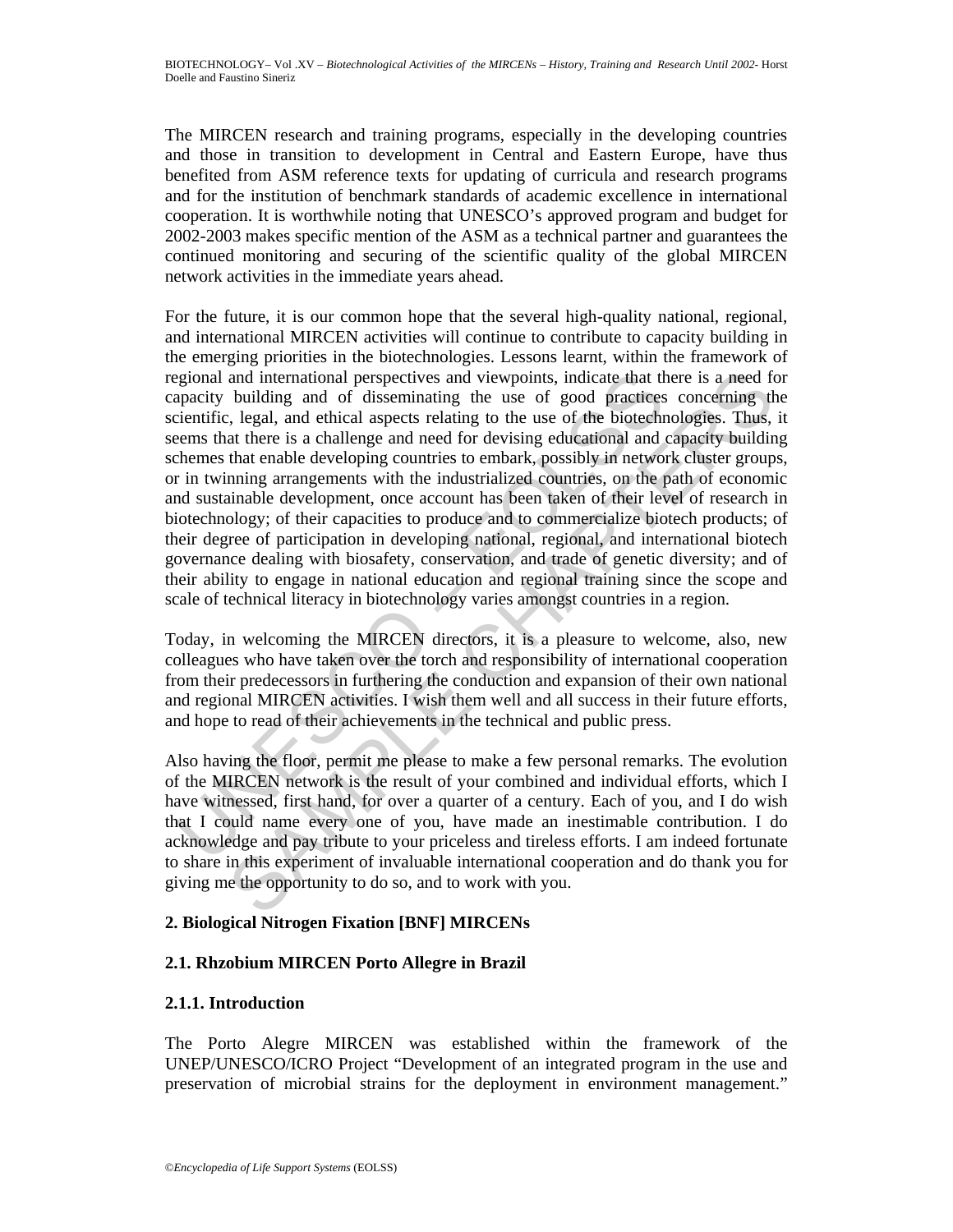Twenty-four years ago, in 1978, the Brazilian Government signed an agreement with UNESCO for the establishment of the MIRCEN in Porto Alegre, Brazil, integrating the efforts of two institutions: the Foundation of Agricultural Research (FEPAGRO) of the Secretary of Science and Technology of the state of Rio Grande do Sul (former State Secretary of Agriculture), and the Federal University of Rio Grande do Sul (UFRGS).

Since that time, the Porto Alegre MIRCEN remains faithful to the MIRCEN concept, designed at the 1970 meeting of the United Nations Environment Programme in Nairobi, Kenya, aiming to disseminate the use of applied microbiology in developing countries.

## **2.1.2. Activities of MIRCEN Porto Alegre**

he MIRCEN Porto Alegre has been active in teaching rhizobia/legum<br>iodegradation/biodeterioration. During the last 24 years of<br>icrobiologists and agronomists, from 20 countries in Latin America<br>ambia, Cape Verde, and Moldov CEN Porto Alegre has been active in teaching mizobia/legume technology and<br>ation/biodeterioration. During the last 24 years of activities, 69<br>logists and agronomists, from 20 countries in Latin America, the Caribbear<br>Cape The MIRCEN Porto Alegre has been active in teaching rhizobia/legume technology and biodegradation/biodeterioration. During the last 24 years of activities, 696 microbiologists and agronomists, from 20 countries in Latin America, the Caribbean, Zambia, Cape Verde, and Moldova, have been trained in short courses and practical training internships at Porto Alegre MIRCEN. The three main types of training and research are:

**1. Masters level training in Agricultural and Environmental Microbiology UFRGS.**  From 1989 through today, the course has trained 98 microbiologists in the following areas: soil microbiology, biofilms, corrosion, food microbiology, biological control, plant pathology, molecular biology, and fermentation processes. In 2003, the course should be offering a Ph.D. degree in the above areas of research.

**2. Rhizobia/Legume Technology.** From 1979 until 2001, 12 short courses were organized on Rhizobia/Legume Symbiosis, with the participation of more than 200 students, from 20 countries in South and Central America, the Caribbean, and two African countries During intern practical training (2-20 weeks), 70 microbiologists and technicians worked in the UFRGS/FEPAGRO laboratories, mainly on inoculant quality control, inoculant production, and rhizobia strain selection.

Most of these short courses and intern practical training courses were made possible by the support received from UNESCO, UNEP, the Brazilian Research Council (CNP), and the State Research Foundation (FAPERGS) for the travel and maintenance of the instructors and students.

**3. Training in Biodeterioration and Biodegradation.** Since 1991, the MIRCEN has promoted several courses and internal training on biodegradation and biodeterioration. Besides Brazil, the courses have been taught in other countries, such as Argentina, Uruguay, and Venezuela. Of the courses held in Brazil, 434 microbiologists and technicians have been trained. Other training courses have been given in the MIRCEN Laboratory on biodegradation, biodeterioration, food microbiology, microbiology of air, and biodeterioration of buildings .

**4. Maintenance of Culture Collection of Rhizobia**. Another important activity is the preservation of rhizobia genetic resources. The culture collection of the Foundation of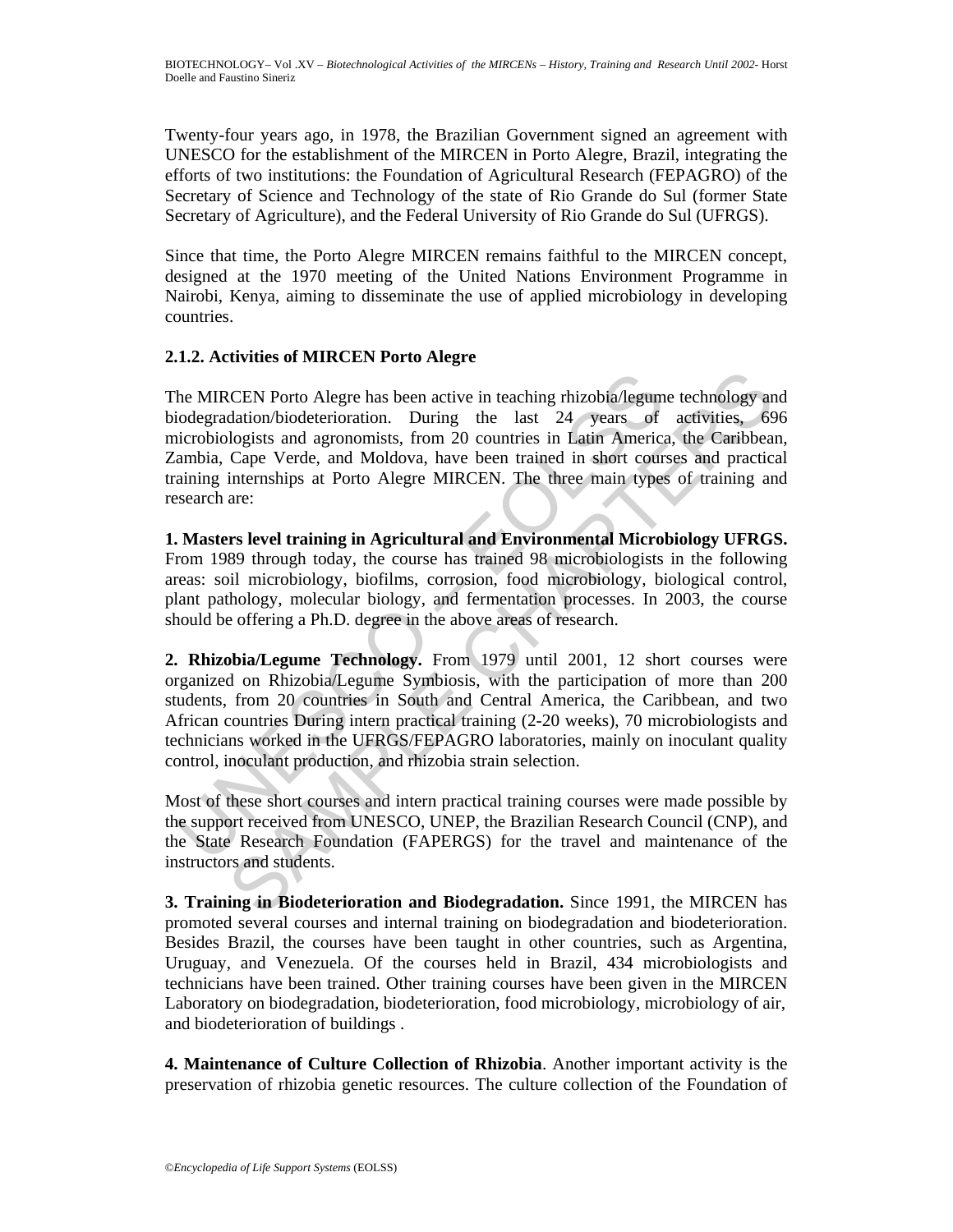Agricultural Research (FEPAGRO) of the Secretary of Science and Technology, of the state of Rio Grande do Sul, is the official culture collection maintaining the major *Rhizobia* cultures of Brazil. The selected cultures are distributed to research institutions throughout the world, and to inoculant industries of the country.

Over 1,200 *Rhizobium* and *Bradyrhizobium* strains are now kept in the culture collection. All rhizobial cultures known to be efficient inoculants have been freezedried, and we are now in the process of freezedrying the remainder. The collection consists both of strains native to Brazil and strains imported from other countries.

A computerized catalogue was produced in 1992 and the 8th edition, which lists all the strains, is now available. A catalogue listing all the efficient strains held in Latin American laboratories is also available.

As the result of work done at the MIRCEN, and at other Brazilian and foreign laboratories, cultures of efficient strains are available to inoculant producers and research institutes worldwide.

merican laboratories is also available.<br>
Somether the MIRCEN, and at other Brazin<br>
boratories, cultures of efficient strains are available to inoculan<br>
search institutes worldwide.<br>
Dissemination of Rhizobial Cultures The In laboratories is also available.<br>
result of work done at the MIRCEN, and at other Brazilian and foreigies, cultures of efficient strains are available to inoculant producers an<br>
institutes worldwide.<br> **EMPLE CHAPTER CHAP 5. Dissemination of Rhizobial Cultures** The culture supply demand for other laboratories, and to the inoculant industries, has increased markedly since the establishment of the Porto Alegre MIRCEN. In 1978 only 43 cultures were sent out, while 620 were supplied in 1989. In 2001, the cumulative total number of cultures dispatched since 1978 reached 7,343, distributed among 15 countries in Latin America and 23 countries in other parts of the world

During the past year, 373 cultures were sent to other research institutions and 174 were sent to inoculant manufacturers. Freeze-drying of existing cultures continued, with 40 strains being processed—a total of 481 ampoules.

In order to check the maintenance of the potential for nitrogen fixation of the recommended strains, 15 greenhouse experiments were carried out in 2001.

## **6. Production and Quality Control of Inoculants**

Small-scale production of inoculants for small farmers, experimental stations, and extension agencies is an important activity for the dissemination of the practice of legume inoculation. In 2001, there was a significant increase in the demand for tropical and temperate legume crops besides grain legumes, as listed: *Vigna sinensis, Lab-lab purpureus, Crotalaria* sp*., Stylozobium* sp*. Cajanus cajan, Glycine whightii, Leucaena leucocephala, Desmodiun intortum, Medicago sativa, Glycine max, Phaseolus vulgaris, Vicia sativa, Pisum arvense, Trifolium vesiculosum, T. pratense, T. subterraneum, T. repens, Lupinus* sp*., Lotus corniculatus, Pisum sativum, Lens esculenta, Cicer aretinum*. In total, 1,700 packages of inoculants were produced.

The MIRCEN/FEPAGRO runs the official quality control of inoculants produced by the manufacturers as determined by the federal Ministry of Agriculture, as well as informal control upon request from farmers and manufacturers.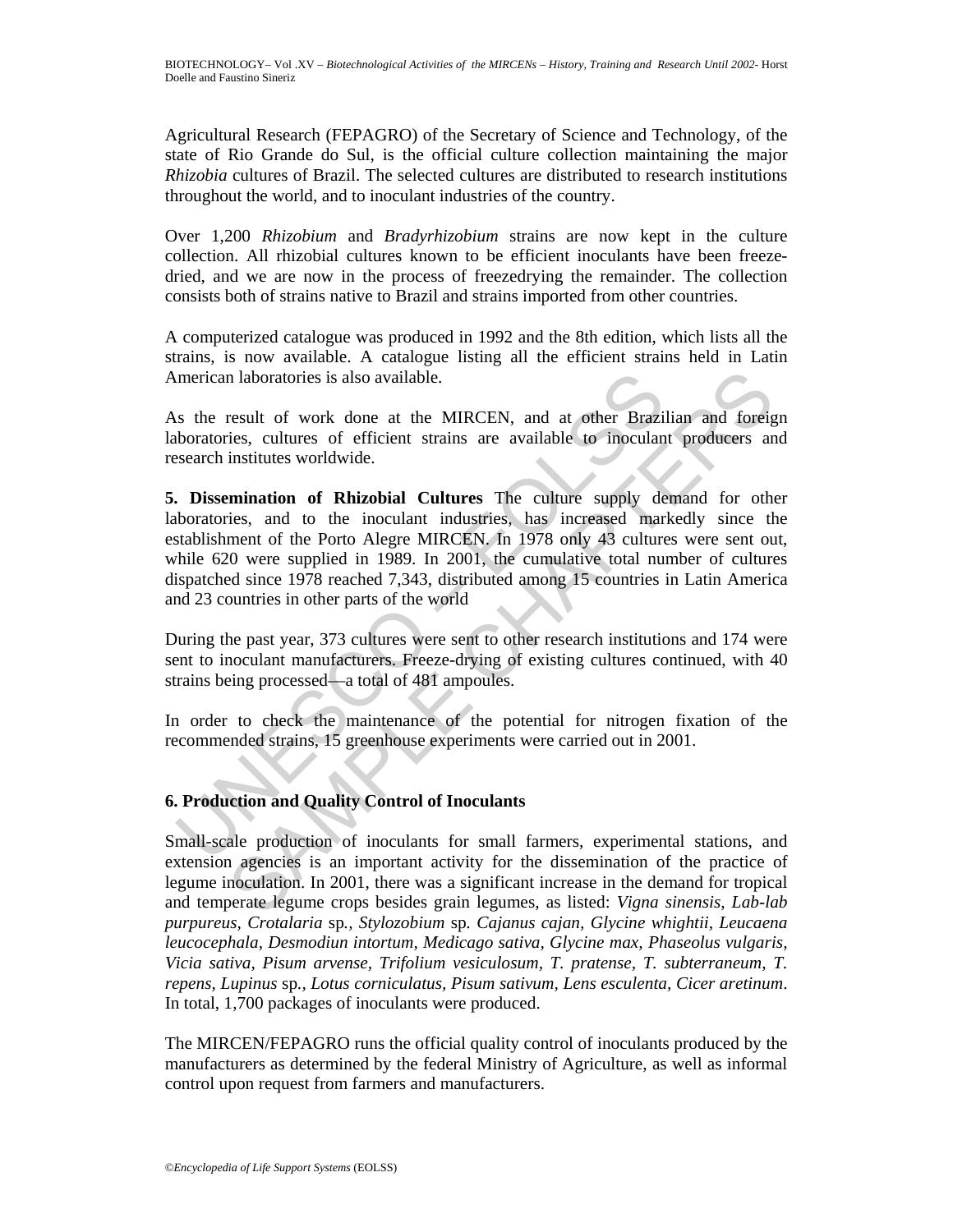#### **7. International Cooperation**

The Porto Alegre MIRCEN also maintains international cooperation with the Laboratory of Microbiology of the Universidad Nacional de La Pampa, Argentina (A.P. Balatti); the Laboratory of Soil Microbiology of Ministerio de Agricultura of Uruguay (C. Labandera); Laboratory of Environmental Microbiology; Pontificia Universidad Javeriana, Bogotá, Colombia (M. M. Martinez); Universidad de La Plata, Argentina (H. Videla); INTEVEP, Venezuela; Universidad de Campeche, México; Instituto Superior Técnico, Portugal; and the Universidad de Madrid, España.

#### **Director: Jardim Freire, FEPAGRO, Faculdade de Agronomia – UFRGS, Caixa Postal 776, Porto Alegre R.S., Brazil,**

**2.2. Rhizobium MIRCEN Nairobi in Kenya** [see also *Biological Nitrogen Fixation*]

#### **2.2.1. Introduction**

In sub-Saharan Africa, per capita food production of food grains from 1960 to the early 2000s has stagnated and finally declined. Evidence for this food insecurity is clearly manifested in food imports and food relief operations directed to African countries south of the Sahara.

Several factors leading to these frequent food shortages include:

1. The poverty constraint, which significantly limits the ability of the small-hold farmer to purchase fertilizers and other agricultural inputs needed to raise and sustain the levels of high crop productivity

2. The rising population, which diminishes agricultural land sizes

**2. Rhizobium MIRCEN Nairobi in Kenya** [see also *Biological Nitr*<br>**2.1. Introduction**<br>**2.1. Introduction**<br>**2.1. Introduction**<br>**2.1. Introduction**<br>**2.000** has stagnated and finally declined. Evidence for this food inso<br>un **zobium MIRCEN Nairobi in Kenya** [see also *Biological Nitrogen Fixation*]<br> **troduction**<br> **troduction**<br> **chapted** and finally declined. Evidence for this food insecurity is clear<br>
as stagnated and finally declined. Evidenc 3. Continuous cultivation of land, with negligible or no nutrient returns, and the economic policies regarding agricultural inputs that do not favor the purchases of such inputs The importance of BNF to world food security is unquestionable. Most tropical soils are fragile in structure, are of low soil fertility, and inappropriate farming technologies can result in low yields. Even though small-holder cropping systems in eastern and southern Africa are mainly maize based, the cultivation of legumes is also widespread and their exploitation is designed to meet a wide range of needs. These needs include: human nutrition, livestock feed, fuelwood, structural materials, prevention of soil erosion, and fertility management.

The need for nutrient replenishment within the small-hold farming system is crucial in the eastern and southern African countries, in order to meet human nutritional requirements, now and in the future. In this context, BNF is crucial since nitrogen is a major nutrient that limits plant growth in tropical soils [see also *Biological Nitrogen Fixation MIRCEN*]. However, maximization of the benefits accrued from legumes is limited by a widespread deficiency of phosphorus in croplands, which are mostly associated with low pH coupled with high aluminum and manganese toxicities. The presence of high populations of indigenous *Bradyrhizobium* sps. in tropical soils that nodulate with commonly grown legumes has also acted negatively on the response of cultivated plants to rhizobia inoculation.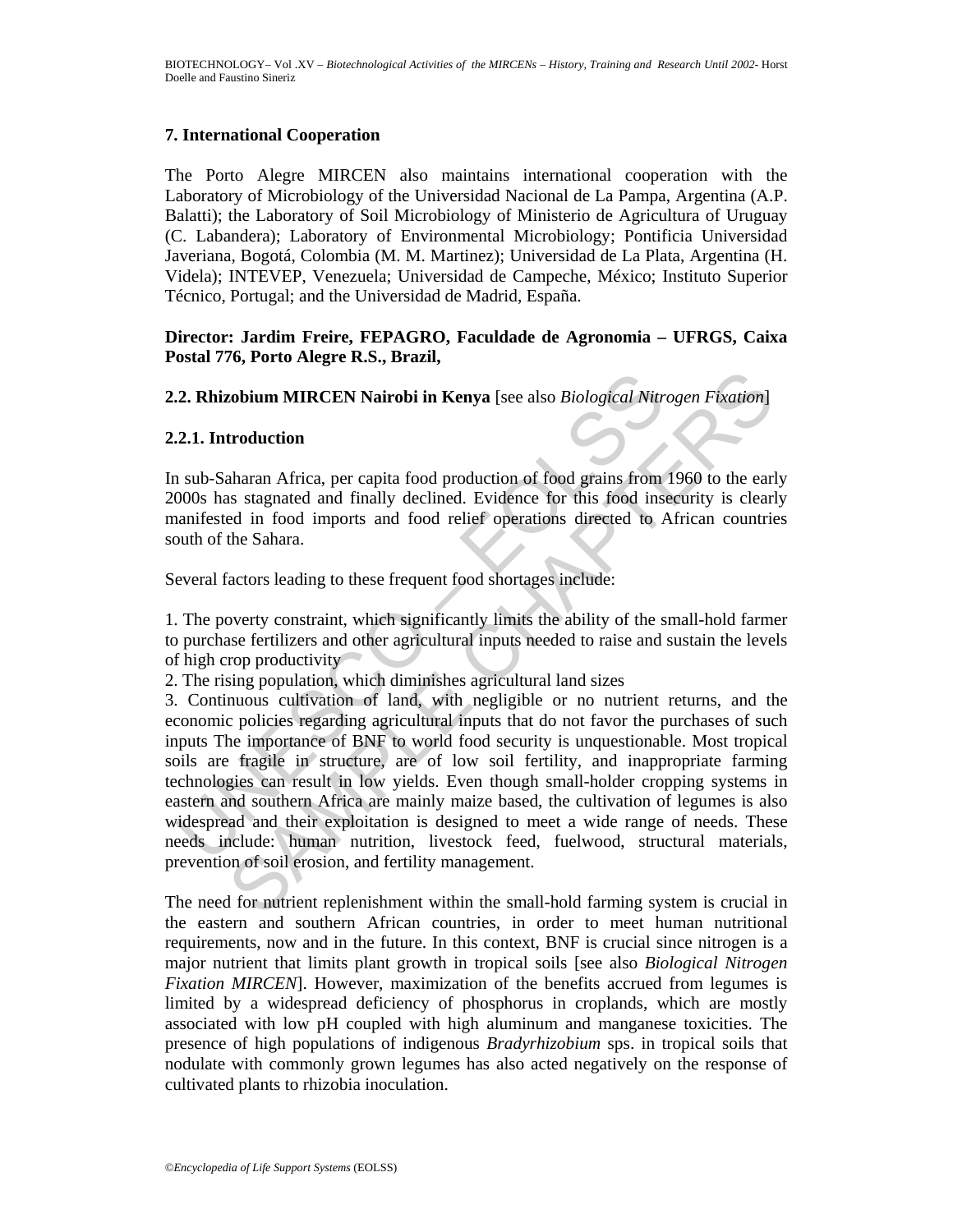#### **2.2.2. Legume Niches in Farming Systems**

Small-hold cropping systems in eastern and southern Africa are maize based, but then the cultivation of legumes is widespread and their exploitation is designed to meet a wide range of needs as referenced above. The niches elaborate on the various roles legumes play in small-hold systems and may be regarded as a reference to assess the effectiveness with which legumes are exploited on farms within the region. The various niches are presented diagrammatically in Figure 1.

- -
- -
- -

TO ACCESS ALL THE **76 PAGES** OF THIS CHAPTER, Visit: http://www.eolss.net/Eolss-sampleAllChapter.aspx

#### **Bibliography**

American Society for Microbiology (2002) **–** MIRCENS – A Global Resource for International Cooperation. MIRCENS Director Meeting. American Society for Microbiology [This is the main source of the article]

Karanja, N.K., Woomer, P.L.. and Wangaruro, S. (1995). Indigenous rhizobia populations in East and Southern Africa: A network approach In: Microbial Diversity and Ecosystem Function (eds. D. Allsopp and D.L. Hartsworth and R.R. Colwell) pp. 447-453. CAB International [This article describes the work on indigenous rhizobia]

Karanja, N.K., Freire, I., Gueye, M., and DaSilva, E., (2000). MIRCEN networking capacity building and BNF-technology transfer in Africa and Latin America. Ag. BiotechNet 2: pp.1-5. [The importance of MIRCEN for the BNF technology transfer]

#### **Biographical Sketches**

TO ACCESS ALL THE 76 PAGES OF THIS CHA<br>Visit: http://www.colss.net/Eolss-sampleAllChapter<br>ibliography<br>merican Society for Microbiology (2002) – MIRCENS – A Global Resource<br>properation. MIRCENS Director Meeting. American So **TO ACCESS ALL THE 76 PAGES OF THIS CHAPTER,**<br>
Visit: http://www.eolss.net/Eolss-sampleAllChapter.aspx<br>
phy<br>
by<br>
by<br>
by<br>
society for Microbiology (2002) – MRCENS – A Global Resource for Internation<br>
on. MIRCENS Director M **Horst W.Doelle**, born in 1932, studied biology at the University of Jena [1950-1954]. He studied for his doctorate at University of Goettingen [1955-1957] on antibiotic production. After receiving his doctorate, he worked in the Wine and brewing industry in Germany before taking up an appointment with CSIRO in Australia in 1960. After 4 years wine research, he took up the challenge to build up microbial physiology and fermentation technology at the Department of Microbiology at the University of Queensland in Brisbane. He received his Doctor of Science in 1976 and his Doctor of Science *honoris causa* in 1998. He participated and conducted numerous training courses in developing countries. After 29 years teaching he retired in 1992. His research area was regulation of anaerobic/aerobic metabolism, microbial technology [*Zymomonas* ethanol technology] and socio-economic biotechnology using microorganisms for waste management.

**Faustino A. Siñeriz** graduated at the University of Buenos Aires in 1965 and received his Ph.D. in 1973 at the same University. From 1974 to 1977 he did post-doctoral studies at Queen Elizabeth College, University of London, with John Pirt and at the New York State Health Department in Albany. He was an Alexander von Humboldt fellow at the University of Konstanz, Germany, in 1984-1985. He held several positions at the University of Buenos Aires, University of Cordoba and University of Tucumán, where he is now of Microbiology. In 1978 he entered the Research career in CONICET and since 1986 is Director of PROIMI, a research institute from CONICET specializing in fermentations and microbial biotechnology. His research interests include microbial physiology applied to biotechnological processes, continuous culture, bioremediation and wastewater treatment. He has participated as author or coauthor in